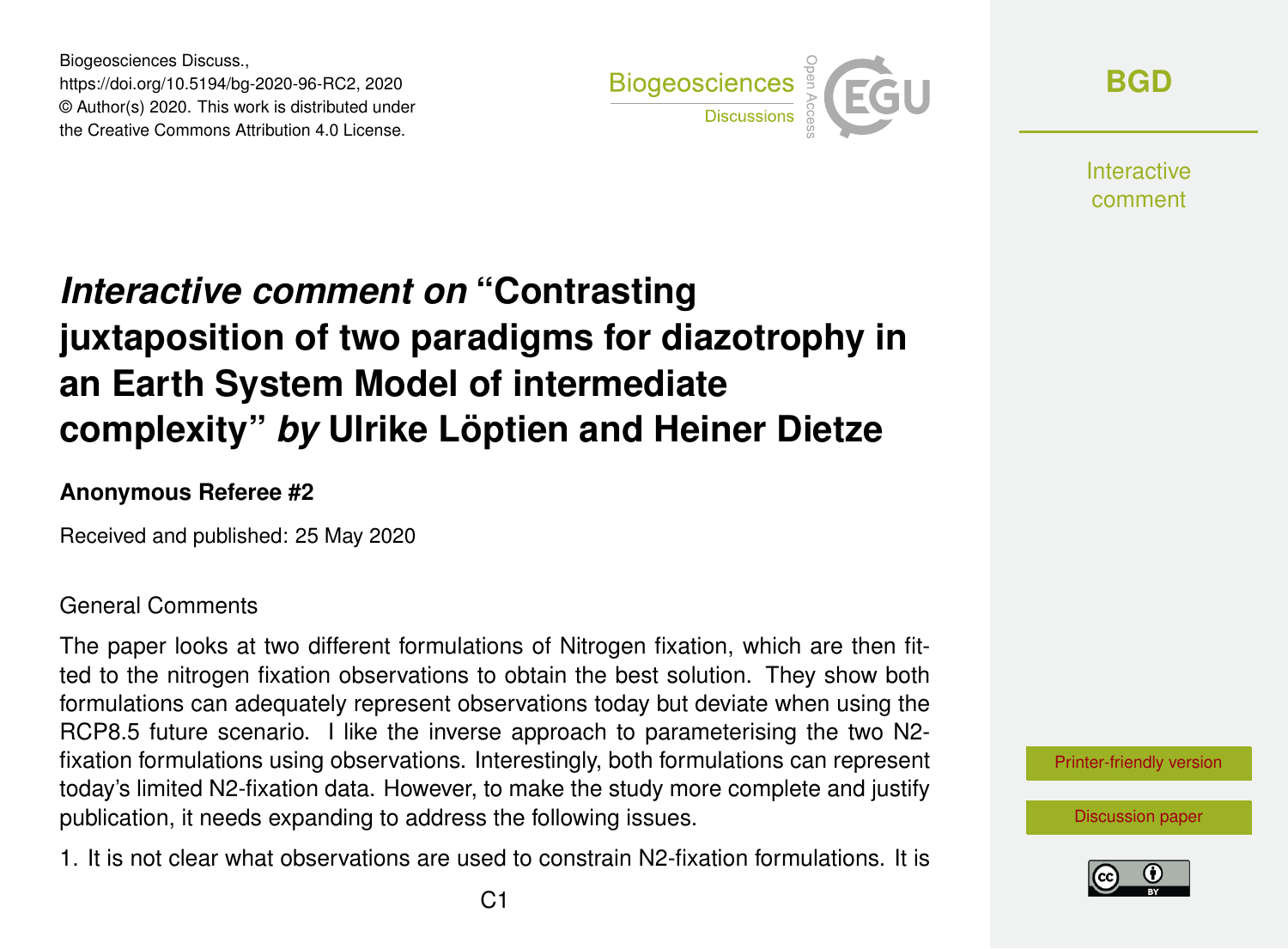stated that both models faithfully capture the other key BGC fields like NO3, PO4 and oxygen. However, you should show and quantify how well these fields are simulated by the best parameters of your two N2 fixation formulations. What are the differences? How about differences in DIC and air sea carbon fluxes, and volume of anoxic water? Do the differences provide any insight into the suitability of the 2 different formulations? No, can be the answer, but it would be helpful to show this more explicitly.

2. Typically in applying an inverse approach one considers other observations that were not used to constrain the model to assess the solutions. Here the future projected response is used, but you should consider other potential sources of information. A couple of ideas are: 1) does/would N15 differ between the two models?; 2) do any of the other BGC fields, like the ones listed in 1, differ significantly in the two formulations?; 3) does the ocean carbon uptake differ?; 4) does the response to ocean variability differ (e.g. ocean variability from atmospheric forcing of the last 5 decades)?; What I'm looking for is some guidance on whether other features of the two N2 simulations could provide useful insight to access their suitability and direct where to target future observations. Looking at natural variability in the ocean is one way to provide insight into how the two formulations respond in a way that could be assessed against our current understanding and observations. You should add this to the paper. I would also say that relying on more N2 fixation data would not enable one to choose the most suitable N2 formulation now since the simulated N2 fixation fields look similar. At what point in the future do the differences become significant? Is it the pattern or the total amount of N2 fixation that is most helpful in differentiating between the two formulations?

3. In the simulated future projection, the study only shows the global N2 fixation response of the two formulations, but do other BGC fields show significant differences too? How does the spatial distribution of N2 fixation change? Does an increase in N2 fixation significantly change ocean carbon uptake, equatorial net primary production, volume of anoxic water? Both the change in the amount and distribution of N2 fixa-

## **[BGD](https://www.biogeosciences-discuss.net/)**

Interactive comment

[Printer-friendly version](https://www.biogeosciences-discuss.net/bg-2020-96/bg-2020-96-RC2-print.pdf)

[Discussion paper](https://www.biogeosciences-discuss.net/bg-2020-96)